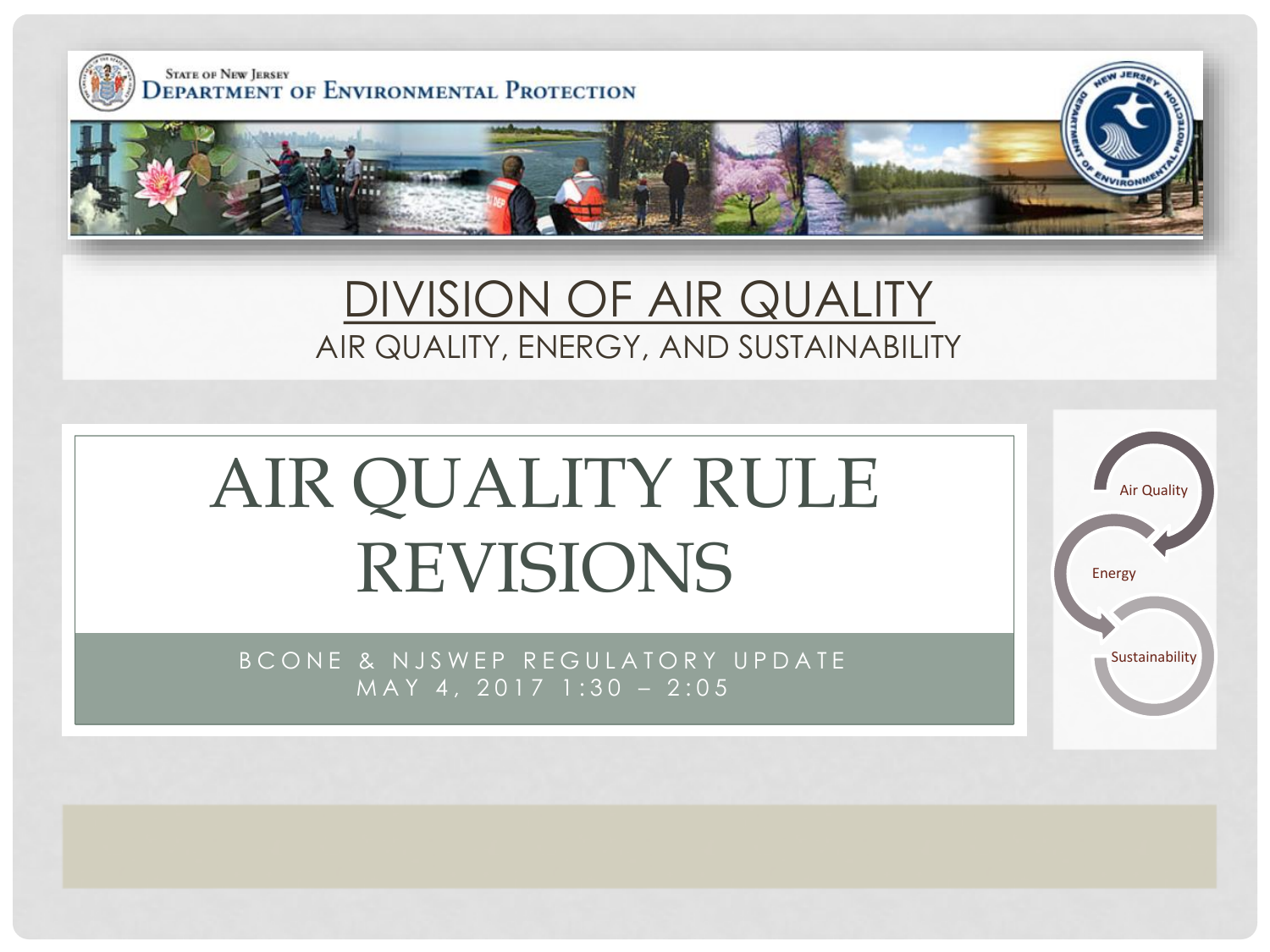### FOUR AIR RULE AMENDMENTS

- 1. Control Technique Guidelines (CTG)/NOx Reasonably Available Control Technology (RACT)
- 2. Particulate Matter (PM2.5), Startup, Shutdown, Malfunction (SSM)/Emission Statements (ES)
- 3. Stage II Removal and t-Butyl Acetate (TBAC) Reporting Repeal
- 4. Resiliency and Air Toxics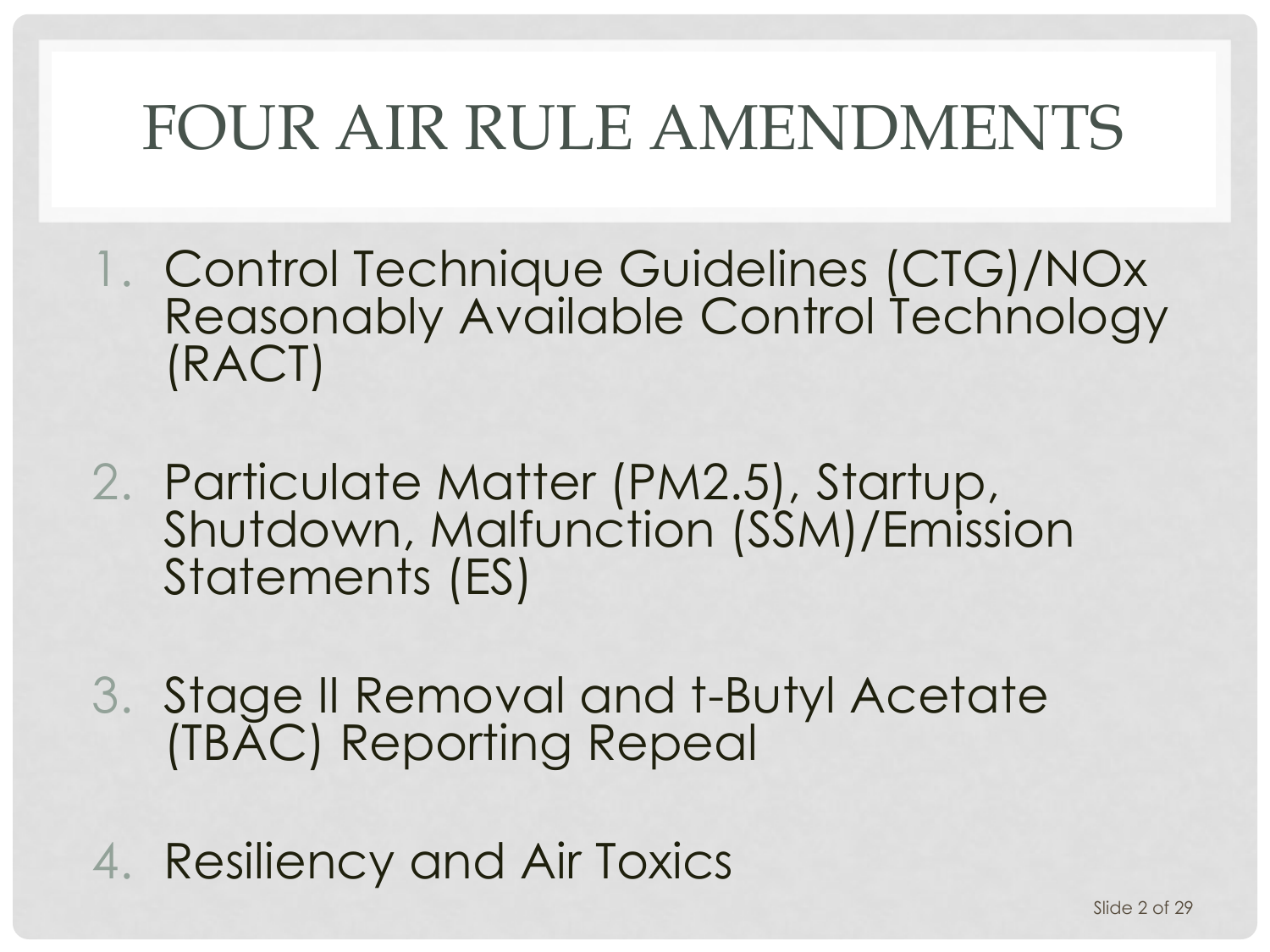### CLEAN AIR ACT REQUIREMENTS

- Federal Clean Air Act (CAA) requires State Implementation Plans (SIP)to include reasonably available control technologies (RACT)
- NJ is in a multi-state nonattainment area for ozone National Ambient Air Quality Standards (NAAQS)
	- Philadelphia Area (South)
	- New York City Area (North)
	- All of NJ is part of the Ozone Transport Region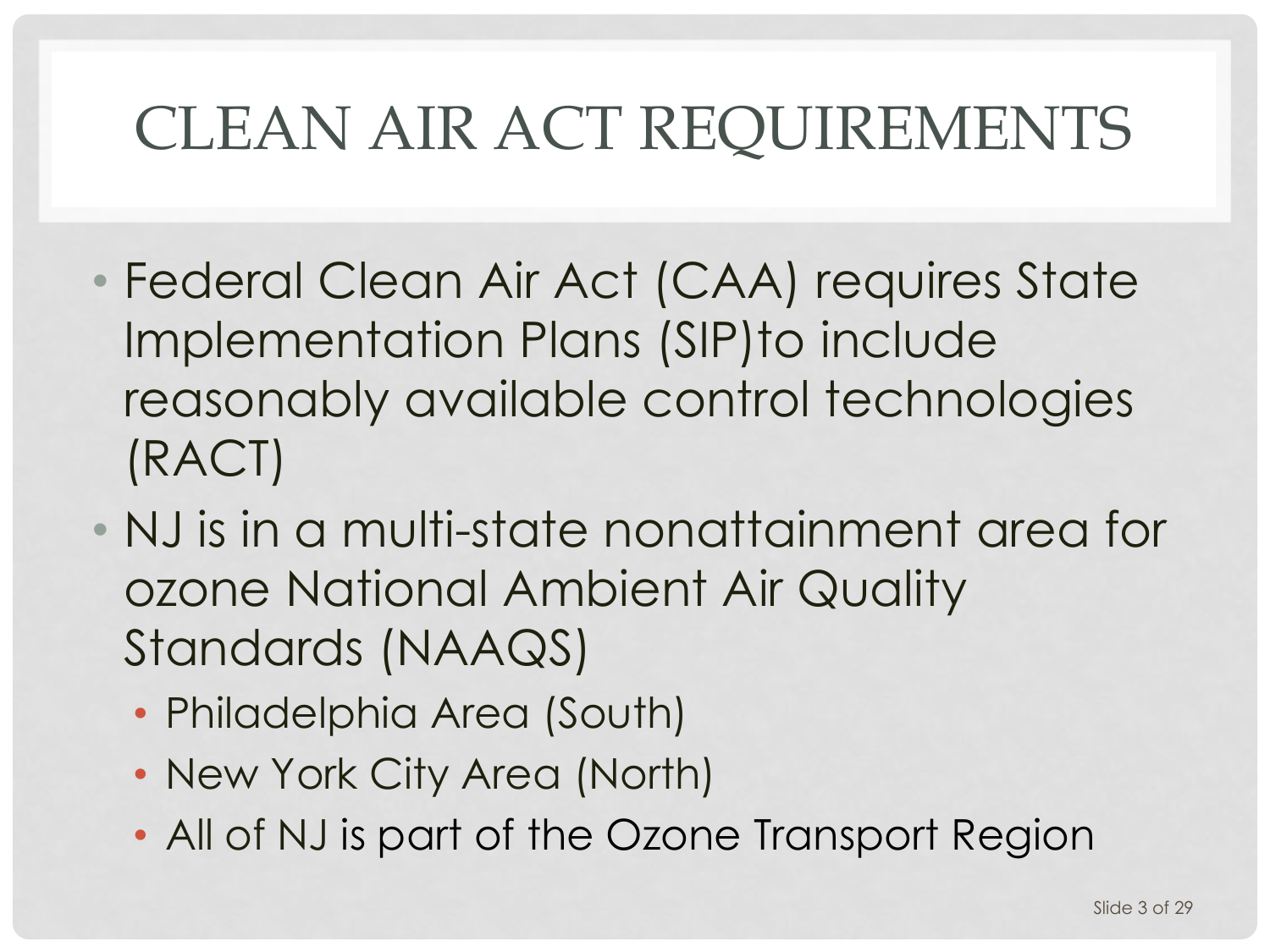#### New Jersey 8-Hour Ozone Nonattainment Areas (NAA)

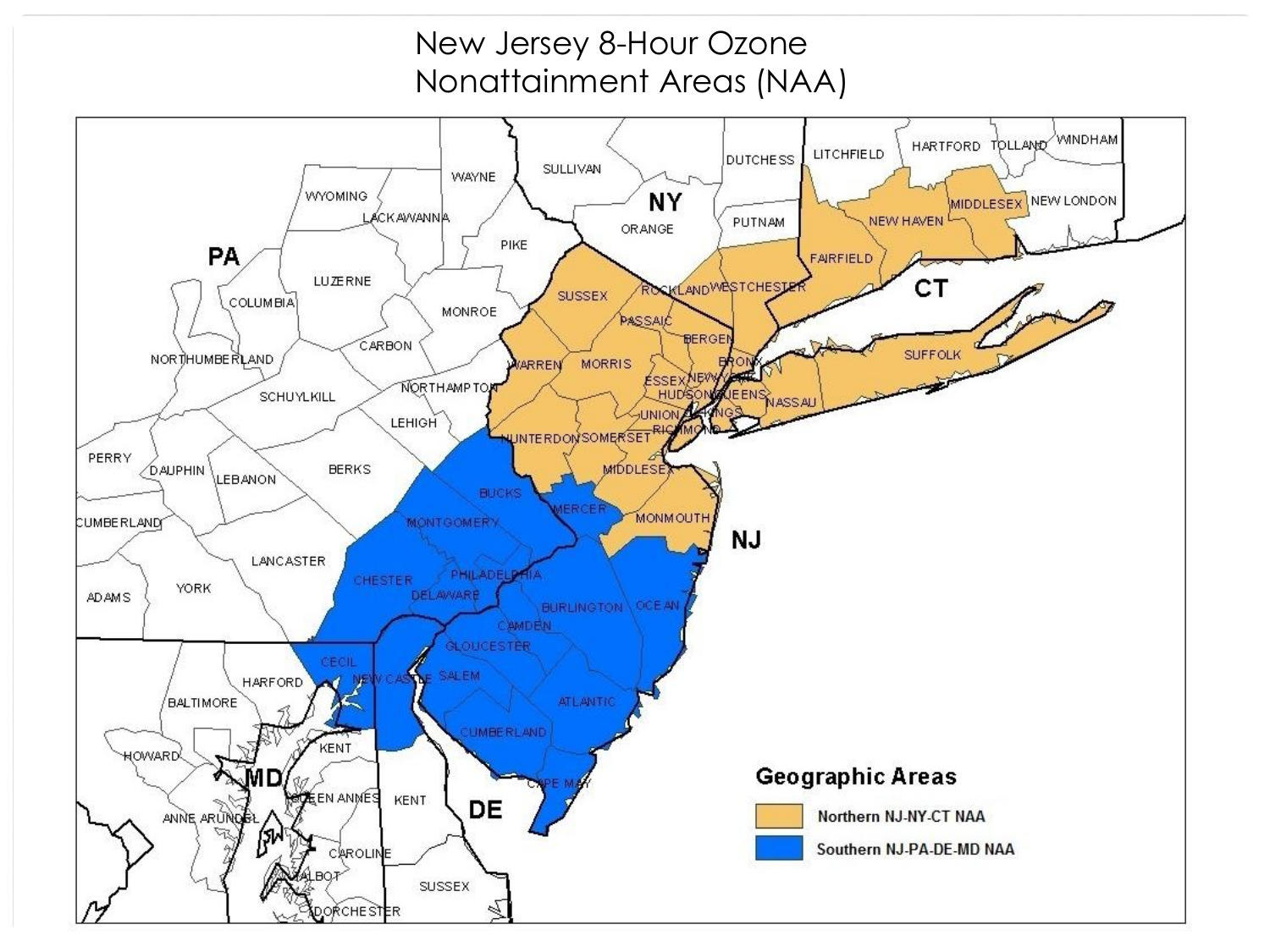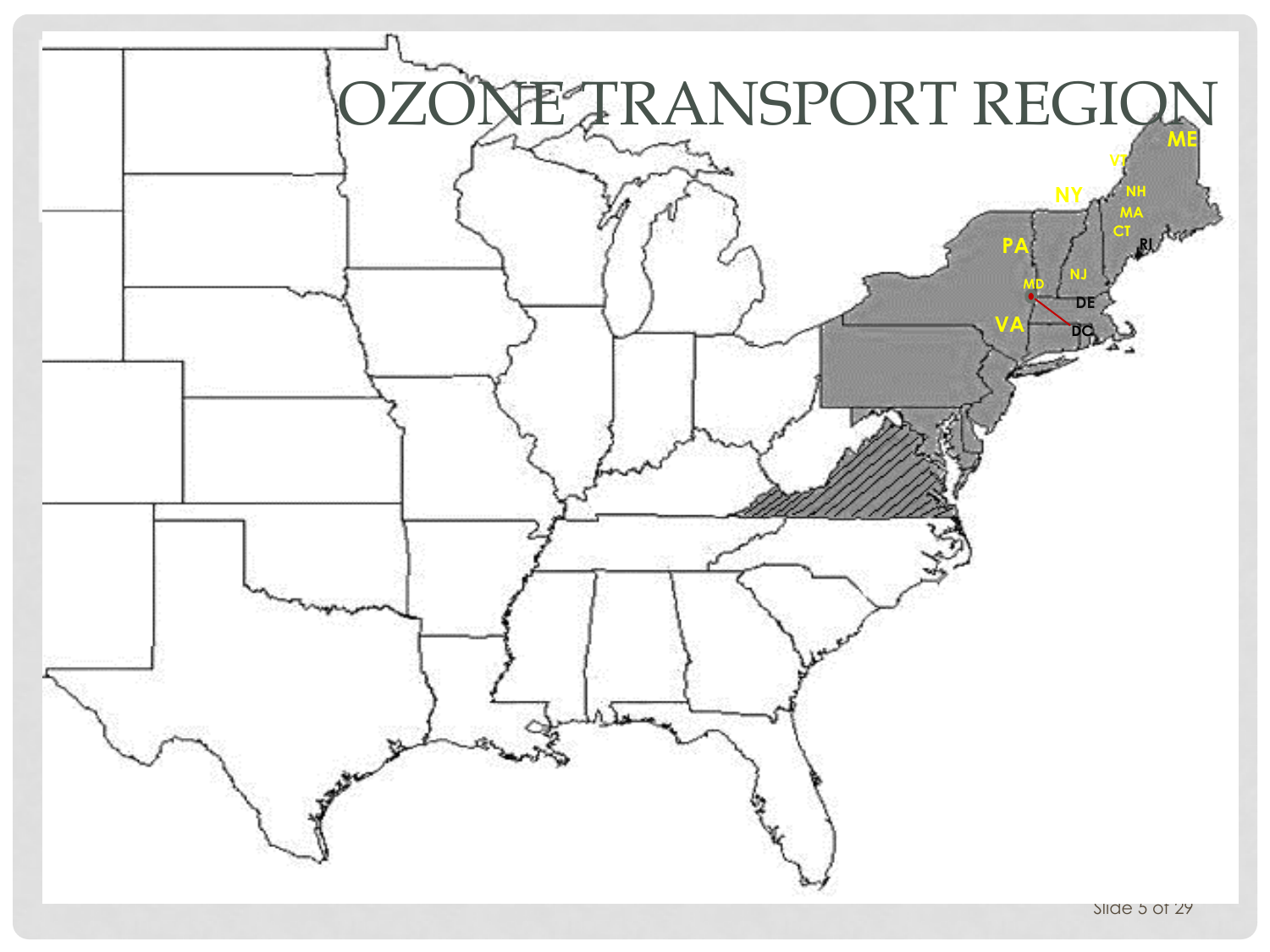# REASONABLY AVAILABLE CONTROL TECHNOLOGY (RACT)

- Control Techniques Guidelines (CTG)
	- Presumptive RACT for VOC
	- State may choose to:
		- Adopt CTG as issued by EPA
		- Adopt Amended CTG with justification
		- Provide Negative Declaration if no facilities in state are subject to CTG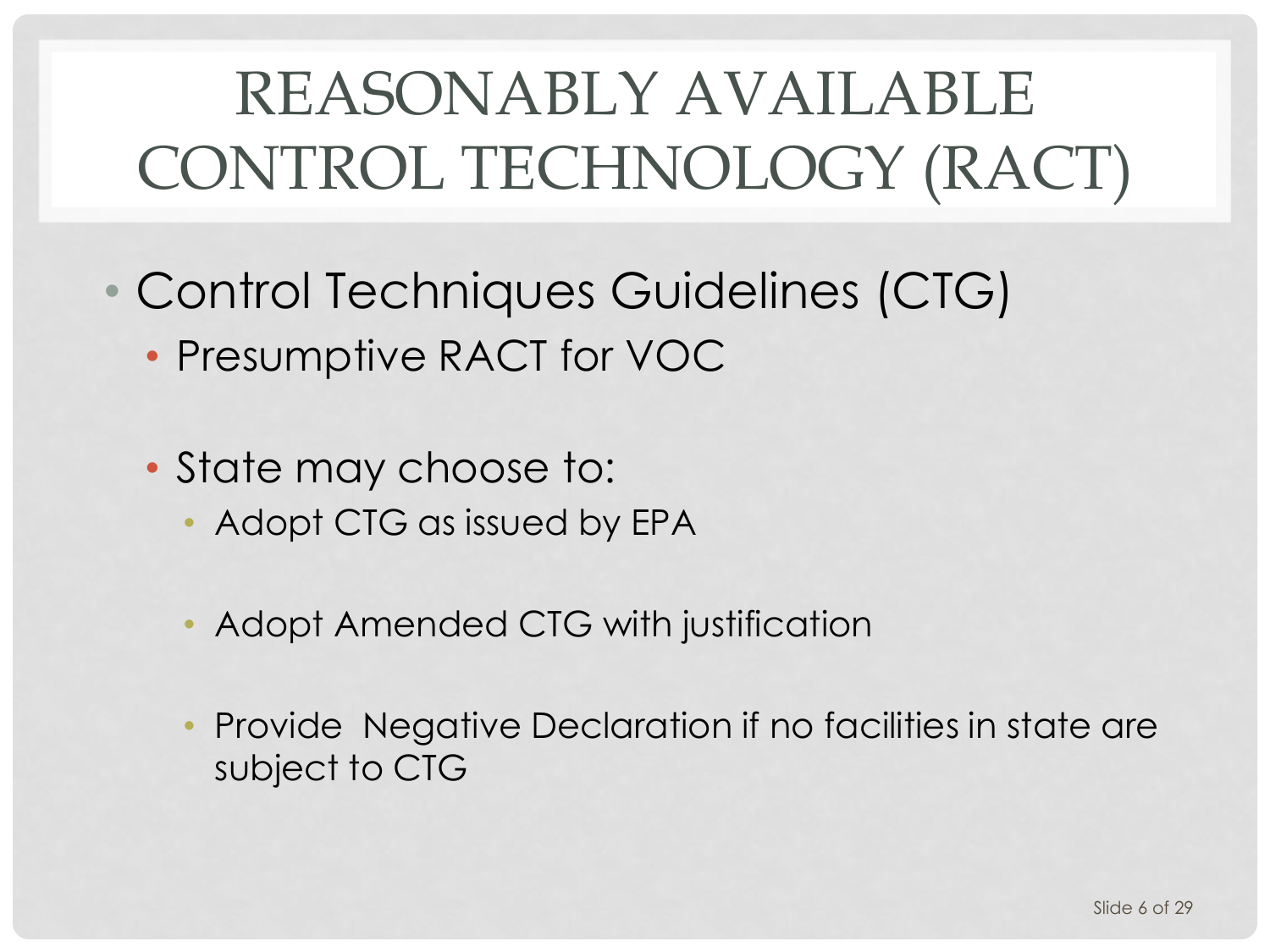### RACT CONTINUED

- NOx RACT
	- Regulate combustion sources not subject to current rules
	- Ozone Transport Commission (OTC) model rule used as guide
	- Reviewed regulations promulgated by other states for similar equipment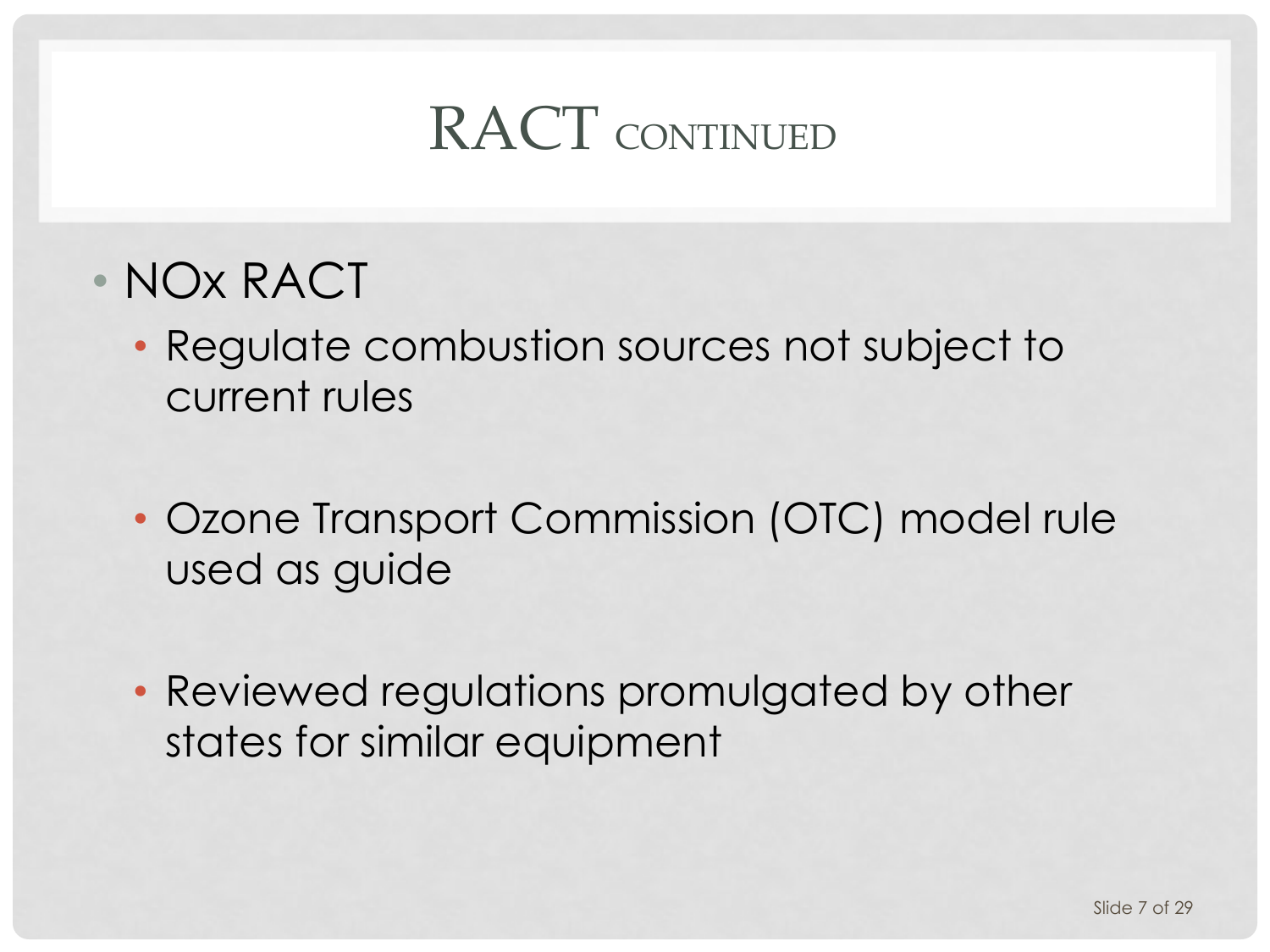### 1. CTG/NOX RACT RULEMAKING

### • 4 CTGs (N.J.A.C. 7:27-16)

- Industrial Cleaning Solvents
- Miscellaneous Metal and Plastic Parts Coatings
- Fiberglass Boat Manufacturing Materials
- Paper, Film, and Foil Coatings
- Emissions reduction
	- CTG: 150 tons/yr of VOC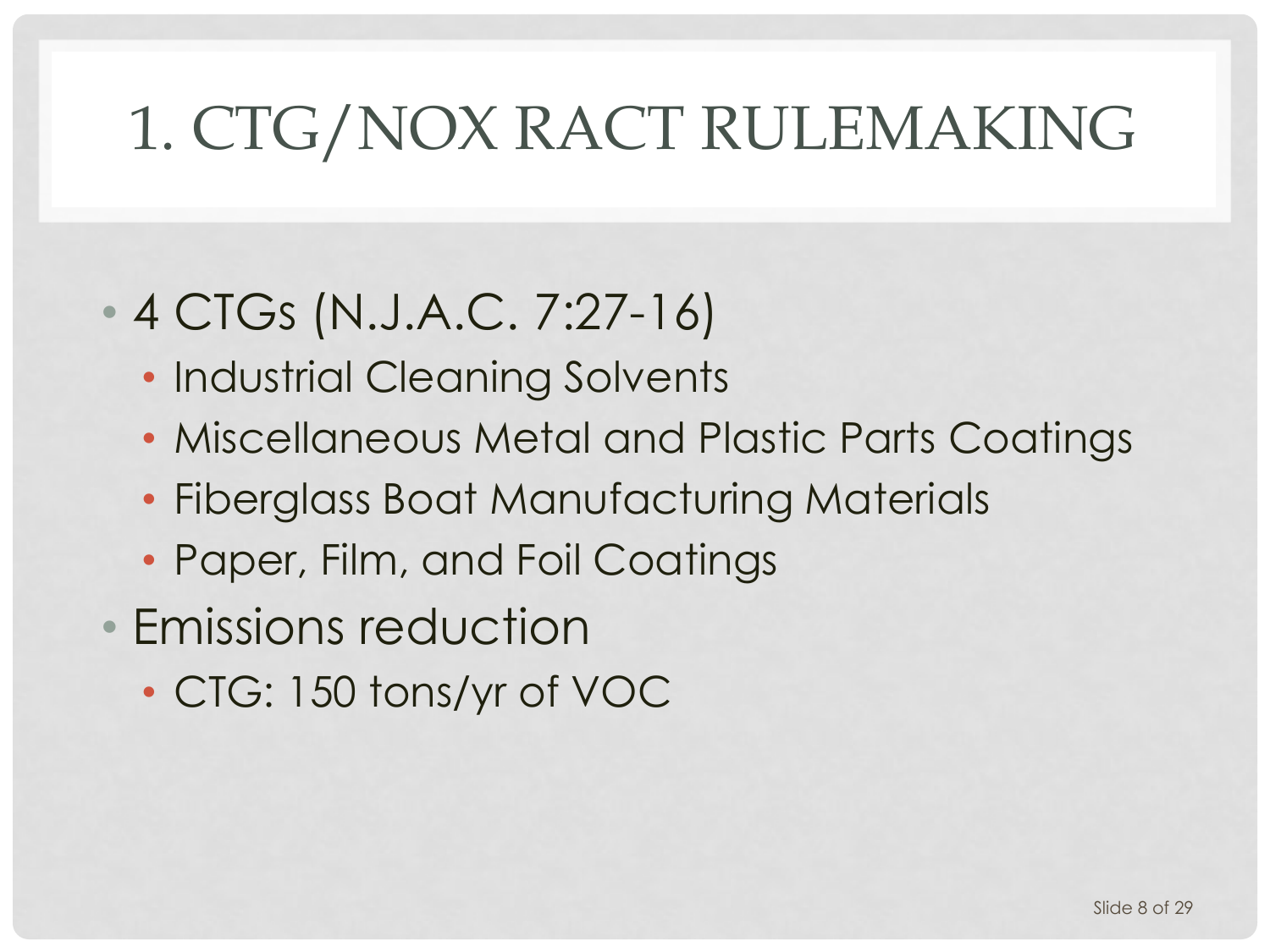### 1. CTG/NOX RACT RULEMAKING

#### • NOx RACT (N.J.A.C. 7:27-19)

- Natural Gas Engines supplying power to compressors used to transport gaseous fuels
- Not operated to generate electricity
- Emissions reduction
	- NOx RACT: 536 tons/yr of NOx for retrofit; 663 tons/yr of NOx for replacement
- Public Comment Period January 3, 2017 to March 4, 2017
- Public Hearing Held February 13, 2017
- Adoption Planned for this Fall Slide 9 of 29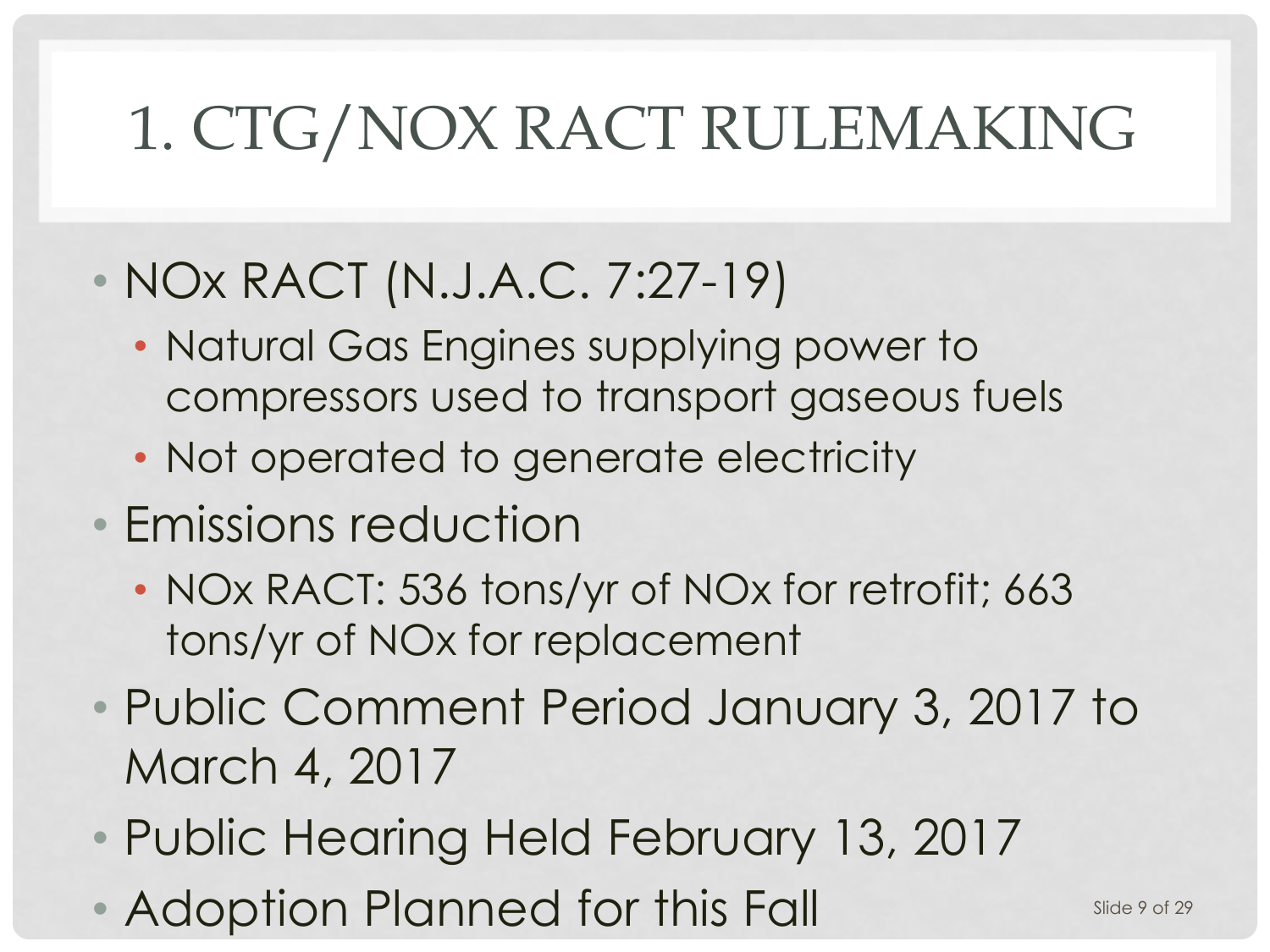### 2. PM-2.5/SSM/ES RULEMAKING

a. Add Particulate Matter less than 2.5 microns (PM-2.5) to Permitting Rules

b. Remove antiquated Startup/Shutdown/Malfunction (SSM provision) from Control of Sulfur Rule (Subchapter 7)

c. Update Emission Statement (ES) Reporting Rule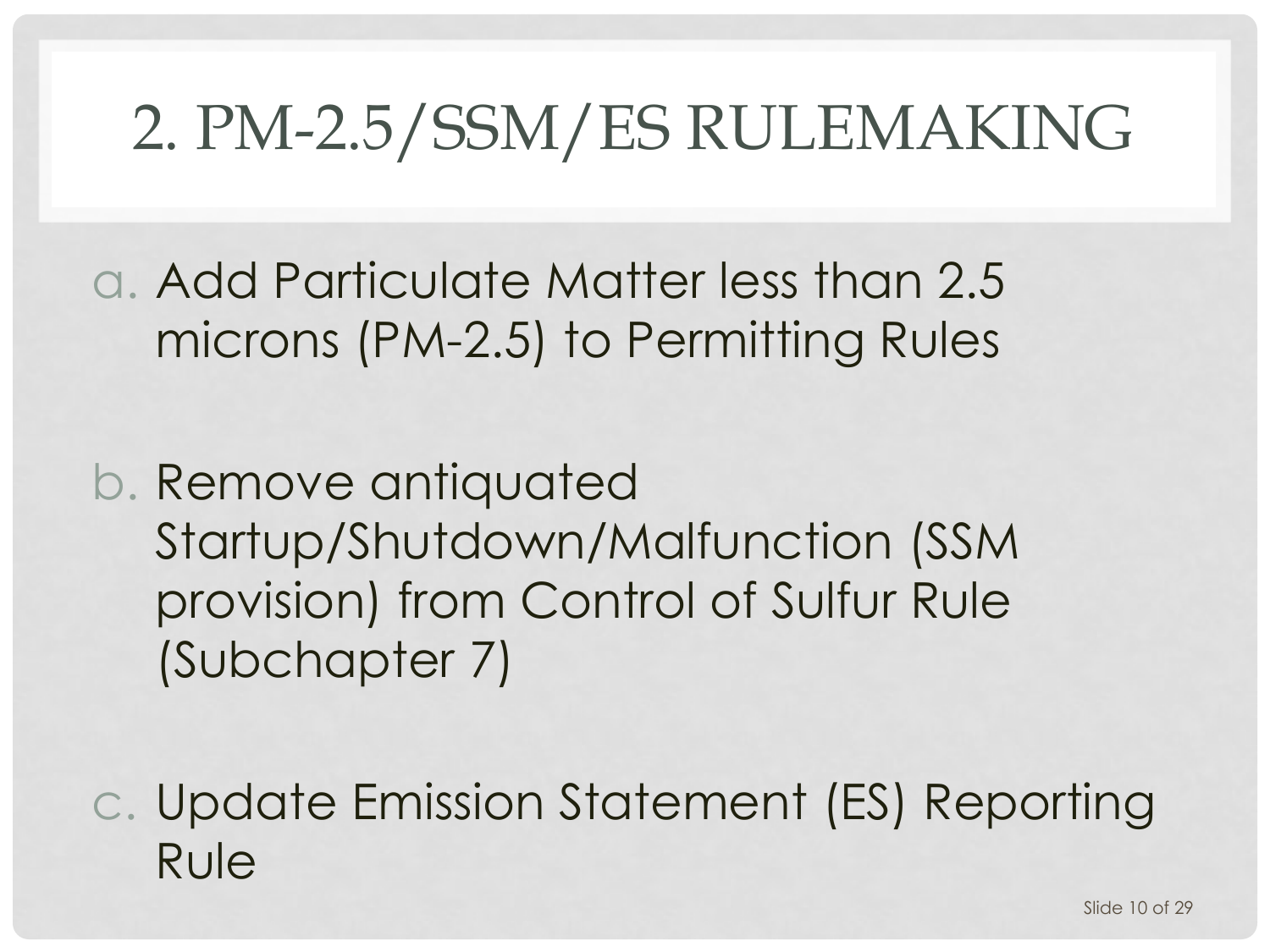### 2a. PM-2.5 RULE MAKING

- CAA requires SIP to contain new source review (NSR) for all Pollutants (including PM2.5)
	- Minimal impact to facilities since federal requirements already implemented in permits
- PM2.5 provisions incorporated into NJ rules
	- Permits and Certificates for Minor Facilities and Major Facilities without an Operating Permit (N.J.A.C. 7:27-8)
	- Control and Prohibition of Air Pollution from New or Altered Sources Affecting Ambient Air Quality (N.J.A.C. 7:27-18)
	- Operating Permits (N.J.A.C. 7:27-22)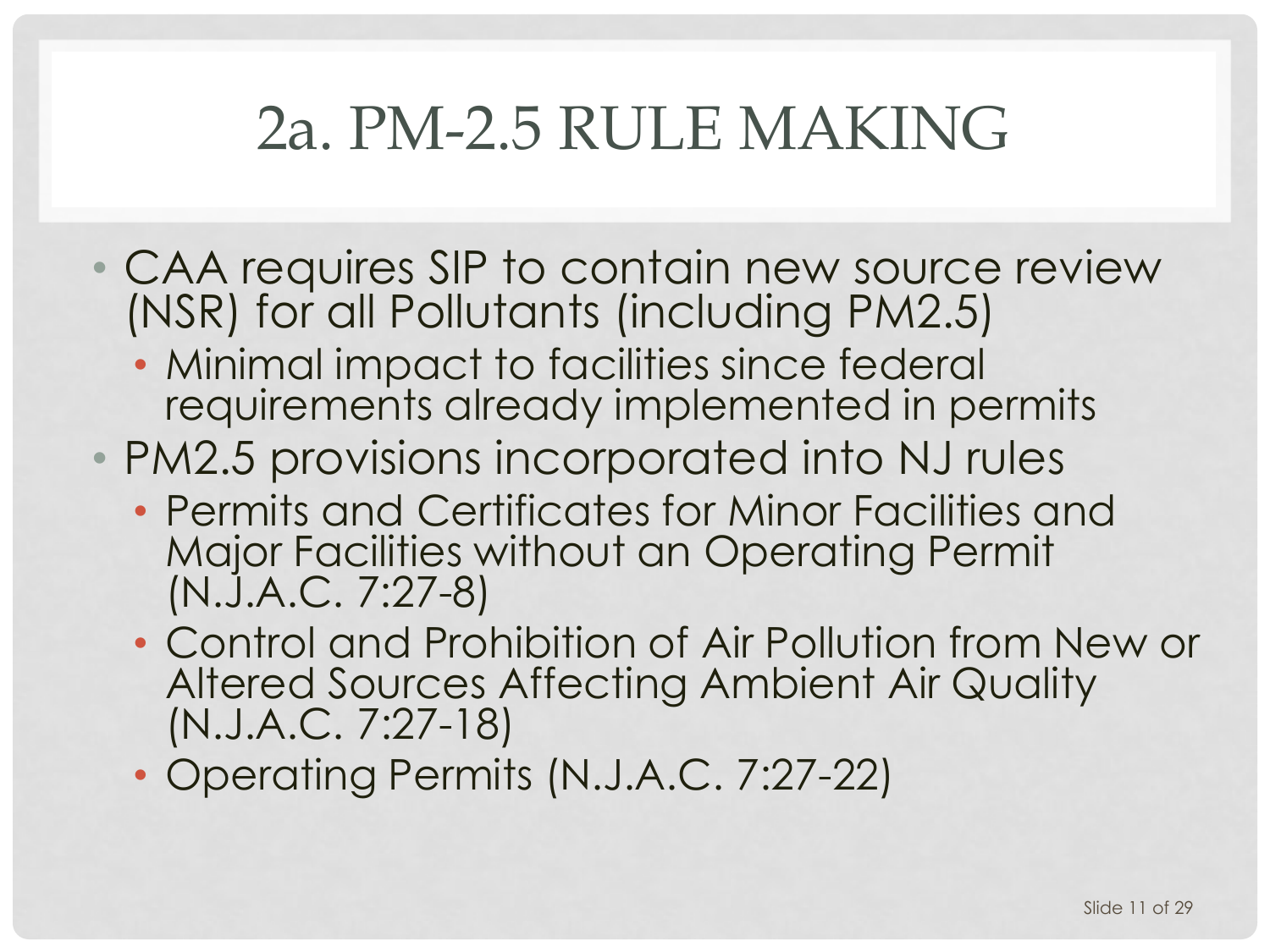## 2b. REMOVAL OF ANTIQUATED REQUIREMENT

- Federal CAA does not allow for blanket exemptions to emission limits for startup/shutdown/malfunction (SSM)
- Propose to delete antiquated exemption in NJ's Sulfur Rule, N.J.A.C. 7:27-7.2(k)2
- No impact to facilities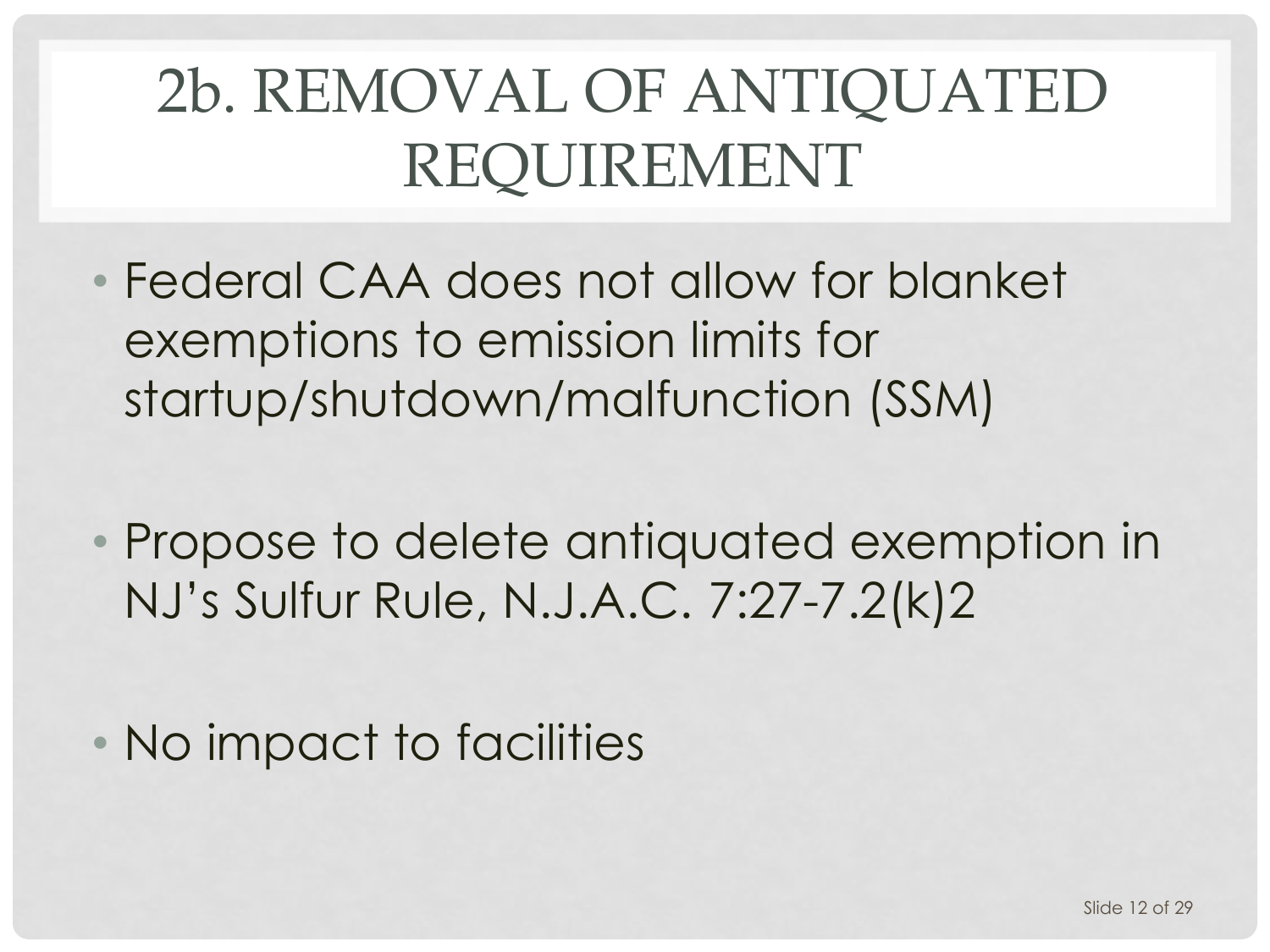## 2c. REVISE EMISSION STATEMENT RULE (N.J.A.C. 7:27-21)

- Implements Federal Rules
	- Air Emissions Reporting Requirements (AERR)for unit level reporting
	- Cross-Media Electronic Reporting Rule (CROMERR) for data verification
- Minimal impact to facilities since federal requirements already implemented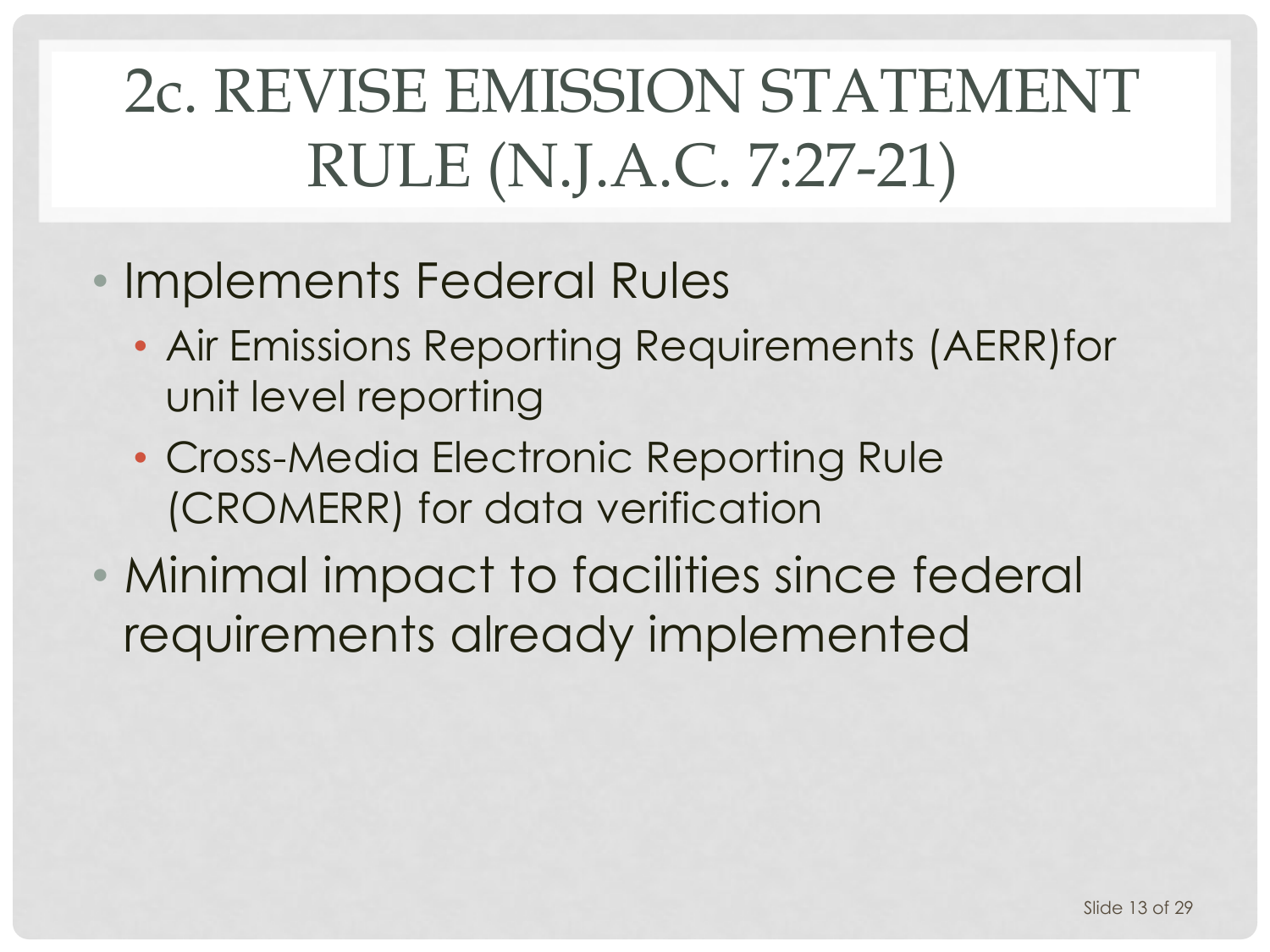## PM/SSM/ES RULE STATUS

- Public Comment Period to March 20, 2017 to May 19, 2017
- Public Hearing Scheduled for May 9, 2017
- Adoption Planned for this Fall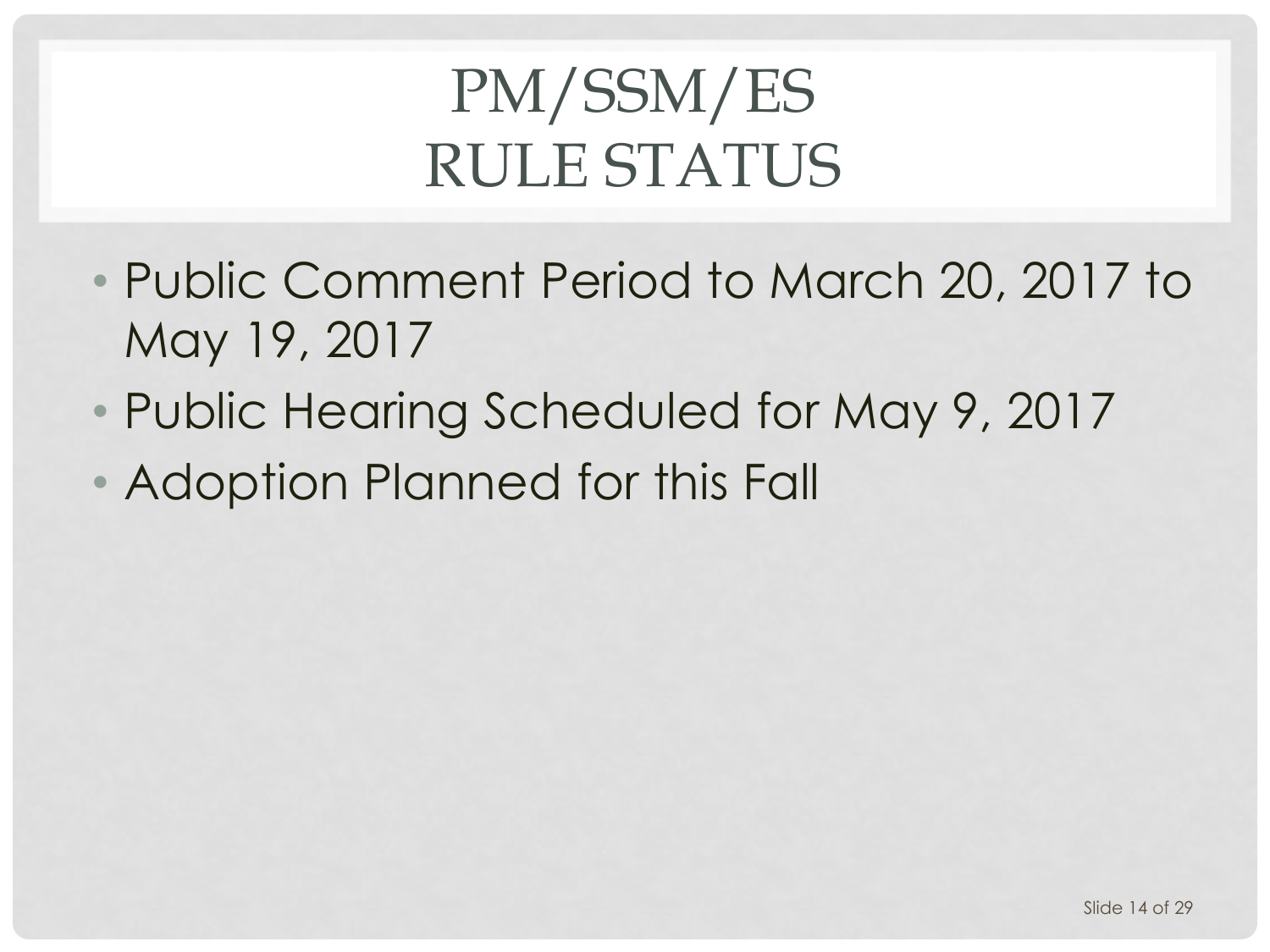### 3. STAGE II REMOVAL AND T-BUTYL ACETATE (TBAC) REPORTING REPEAL

a. Amend Rules for Gasoline Dispensing in New Jersey

b. Repeal Requirement to Report emissions of t-Butyl Acetate (TBAC)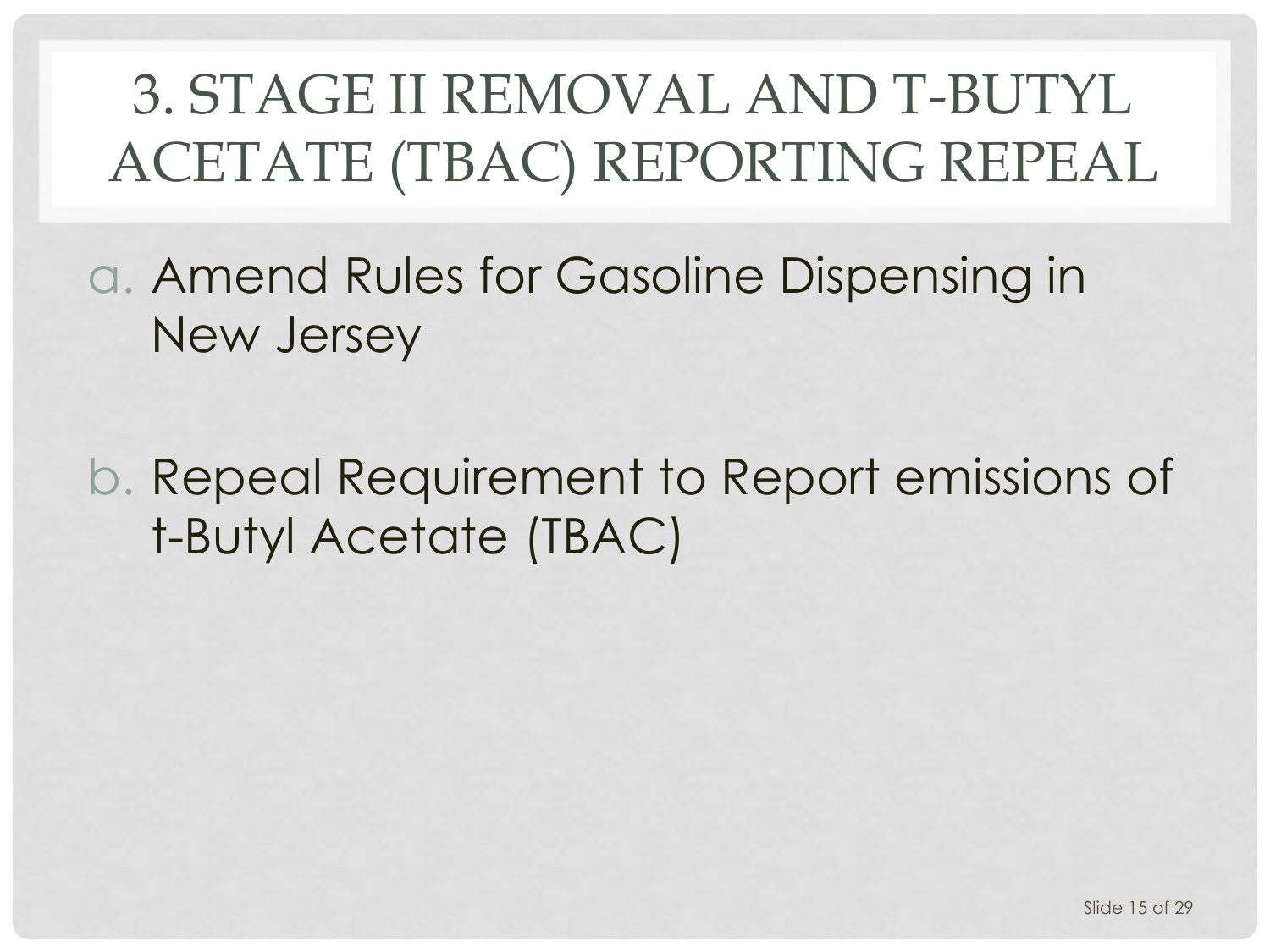#### WHAT IS STAGE I AND STAGE II?

#### **Stage I: Fuel Unloading Stage II: Vehicle Refueling**

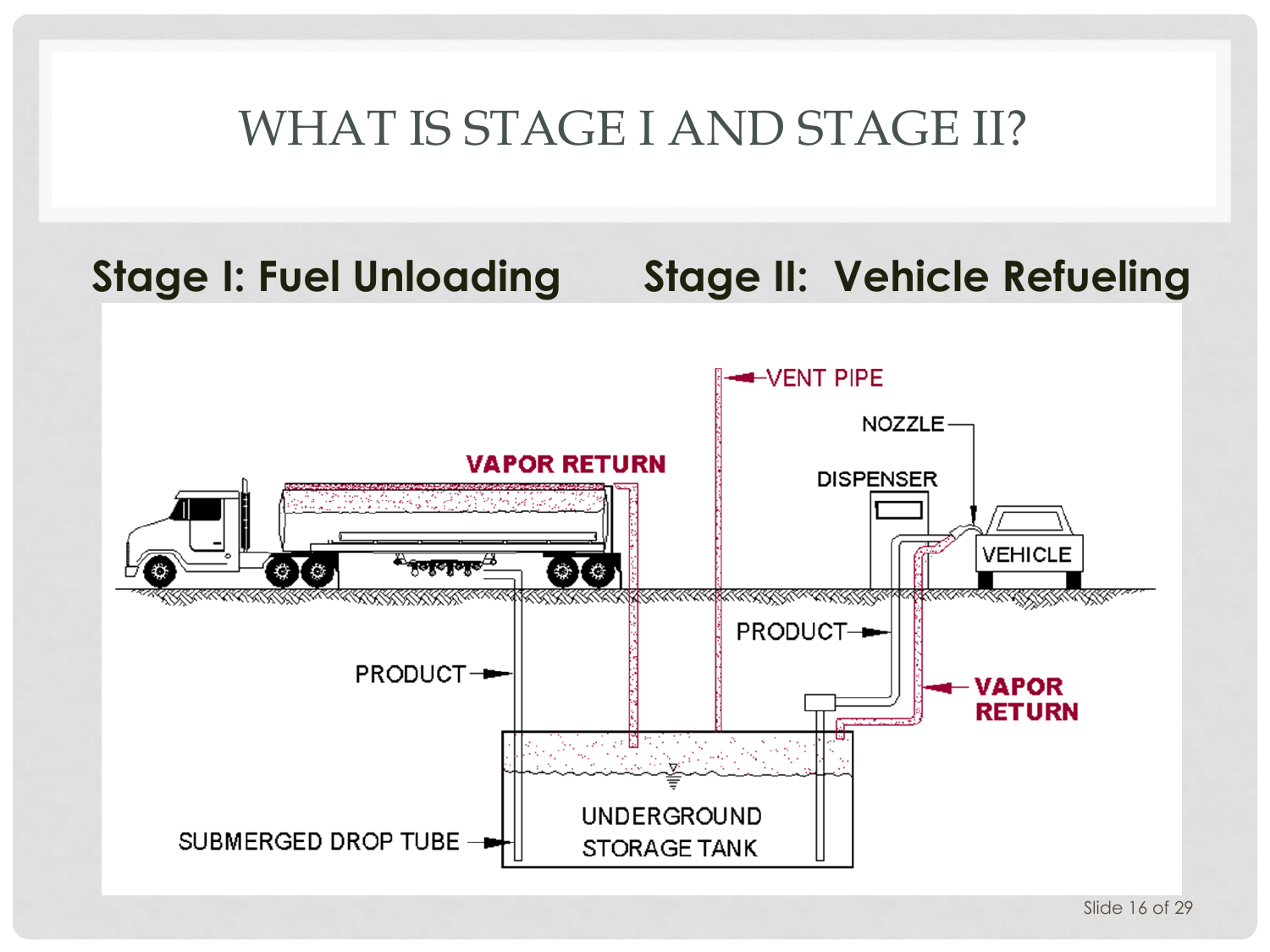#### 3a. GASOLINE DISPENSING FACILITIES (GDF)

- Require decommissioning of Stage II VRS at existing GDFs with the option to keep Stage II if the system is ORVR compatible and maintained.
- Decommissioning allowed effective with rule adoption
- Proposed compliance date for completion is 3 years.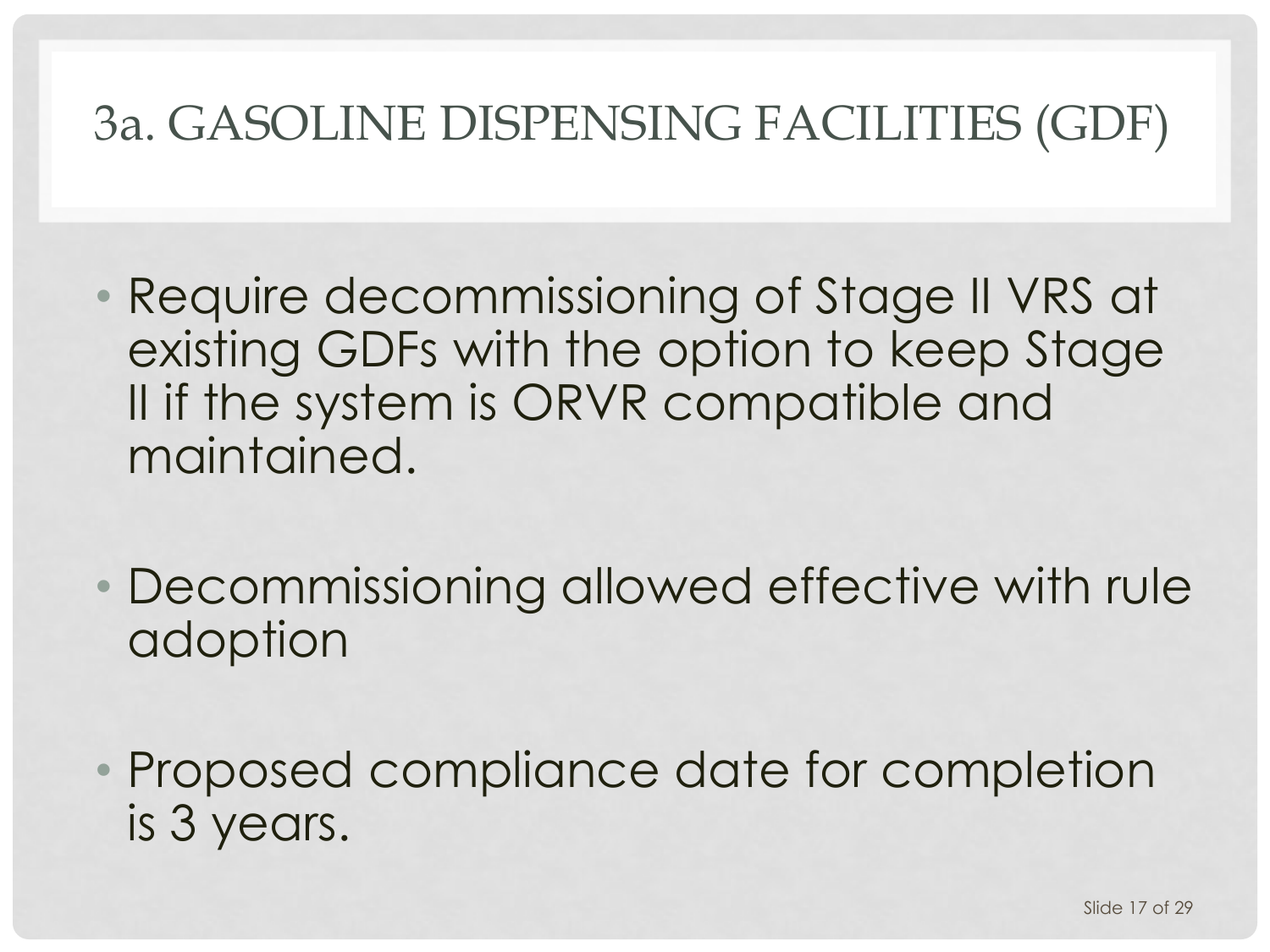#### WHY DECOMMISSION STAGE II?

- The Federal government requires new vehicles to have onboard refueling vapor recovery systems (ORVR). ORVR collects gasoline refueling emissions within the vehicle.
- ORVR was required to be installed in new passenger cars in 1998 and sport utility vehicles and pickup trucks by 2006.
- Some Stage II systems are incompatible with ORVR operation, causing excess emissions.
- Stage II is allowed to be removed once ORVR is in widespread use.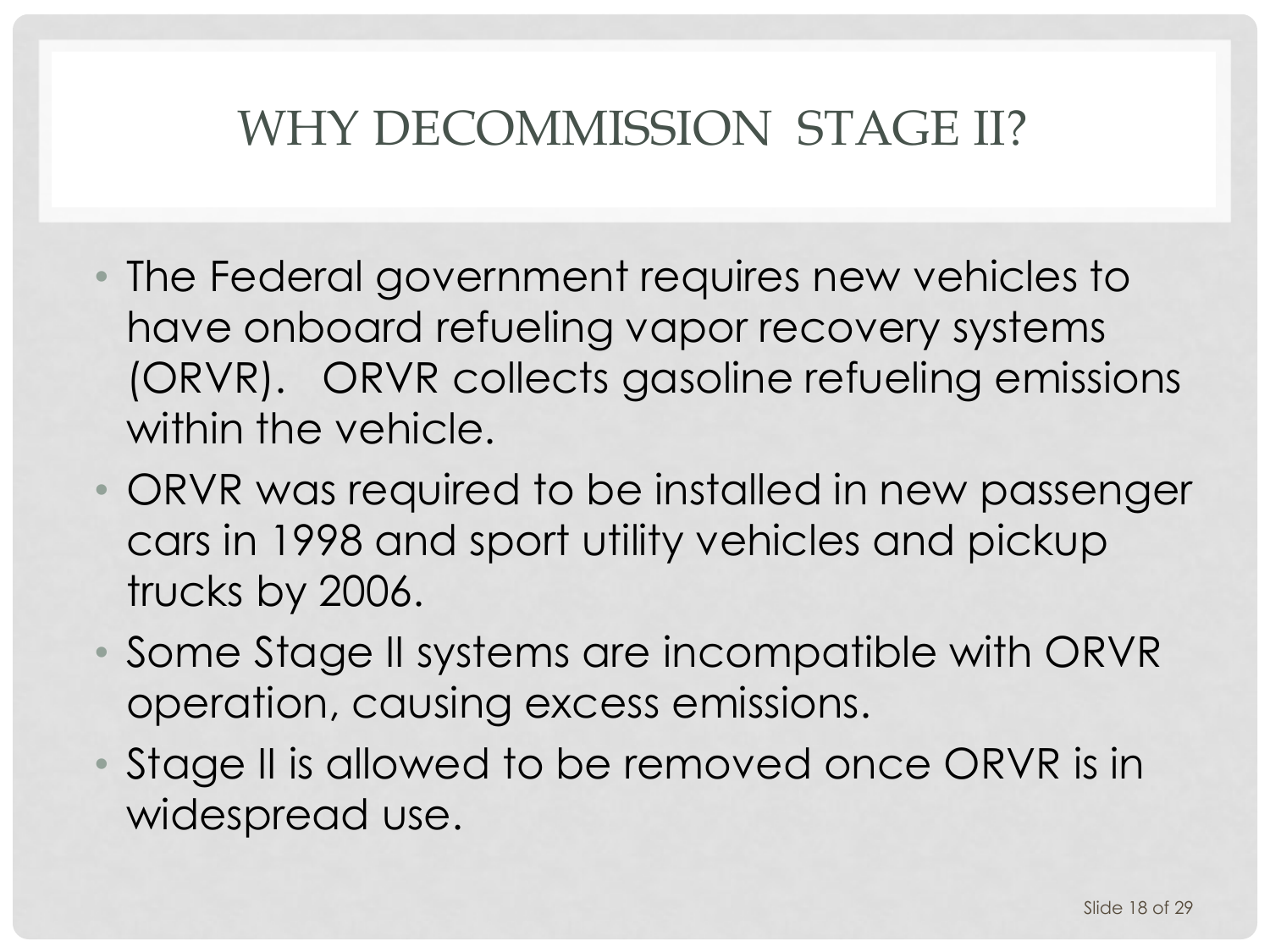### 3a. DECOMMISSIONING STAGE II

- Decommissioning in accordance with "*PEI RP300-09 Recommended Practices for lnstallation and Testing of Vapor-Recovery Systems at Vehicle-Fueling Sites*" with the following addition:
	- Underground piping to be removed if the system fails a pressure test or underground piping is exposed
	- Certified Contractor
- Decommissioning One Time Cost Estimate: \$6,000 \$15,000
- Annual Maintenance Cost Savings Estimate: \$1,000 \$10,000
- For new stations, DEP issued an Administrative Order 2016-09 to allow construction without Stage II.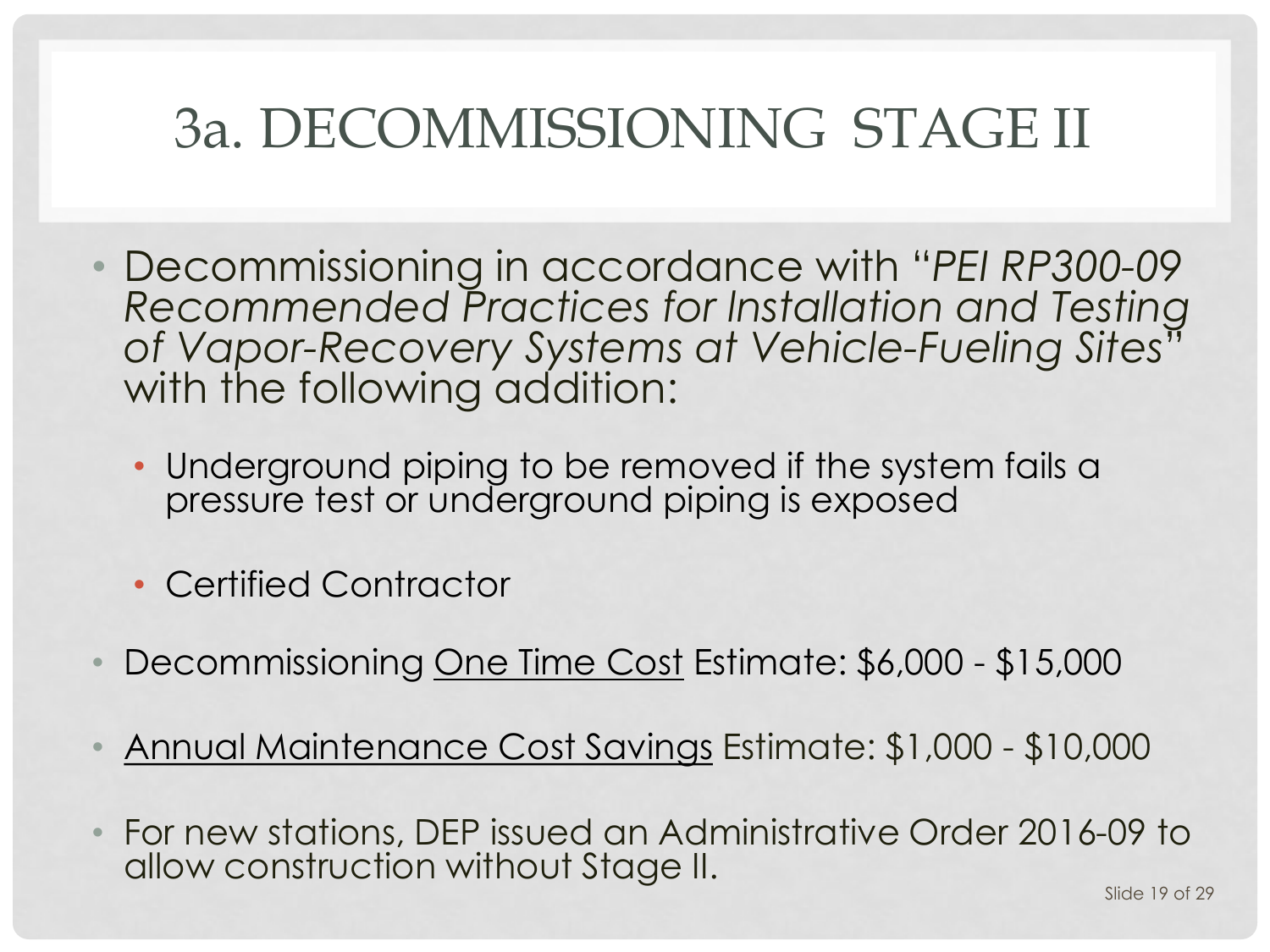### 3a. NEW REQUIREMENTS FOR GDF

- 1. Dripless/ Enhanced Conventional (ECO) Nozzles and Low Permeation Hoses after decommissioning and for new facilities
- 2. California Air Resources Board (CARB) Certified Phase I Enhanced Vapor Recovery (EVR) System components phased in over 7 years with maintenance and for new facilities
- 3. CARB Certified Phase I Enhanced Vapor Recovery (EVR) pressure/vacuum relief valve within one year
- 4. "Stop at the Click"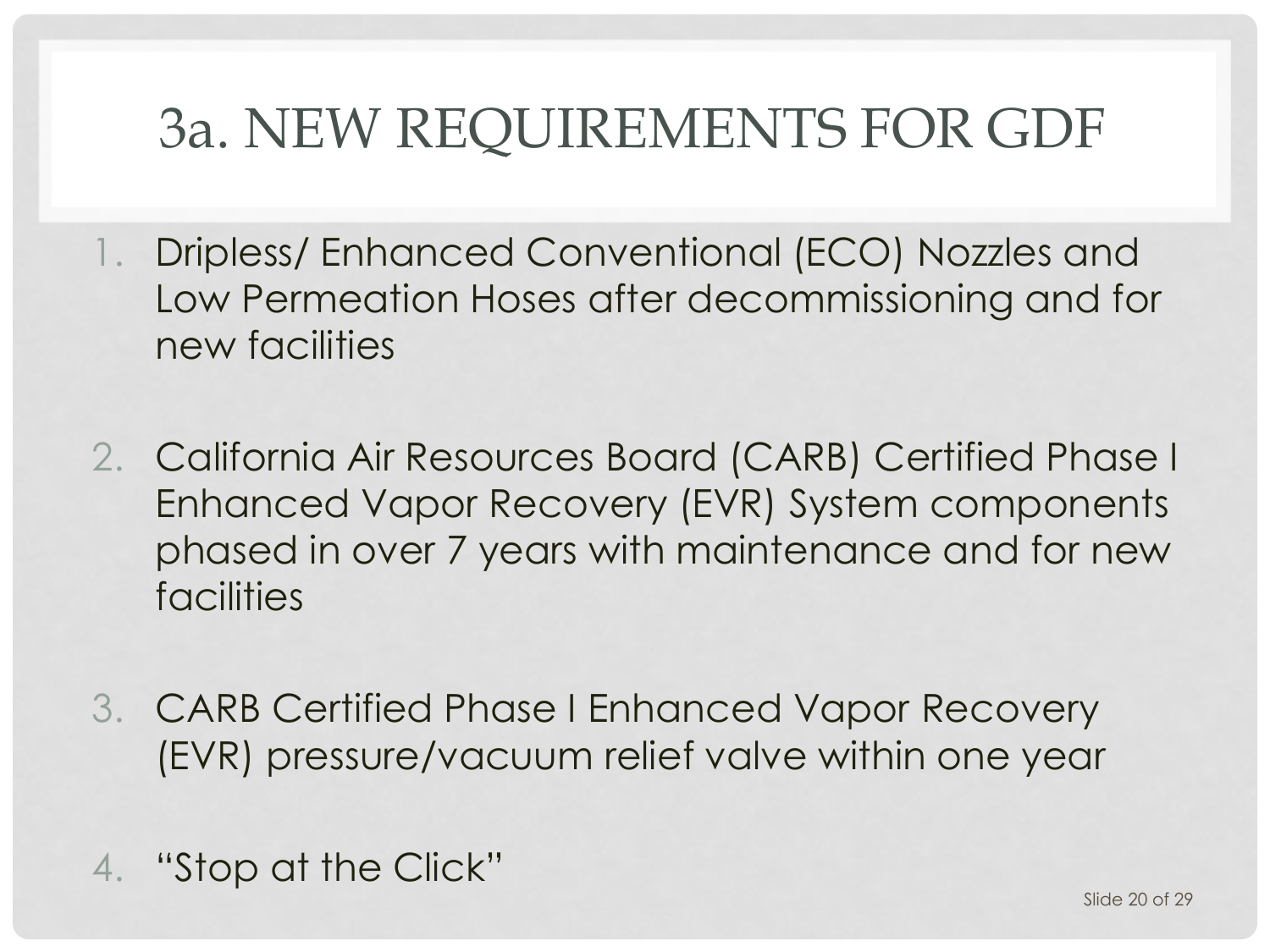### 3b. TBAC RULES REPEAL N.J.A.C. 7:27-34

- Rule affects manufacturers of t-butyl acetate (TBAC), or a product containing TBAC, subject to N.J.A.C. 7:27-34
	- TBAC is used in coating operations and may be found in products such as paints, inks and adhesives
- Intent is to repeal Subchapter 34, TBAC Emissions Reporting
- As of April 25, 2016, EPA concluded that recordkeeping and reporting of TBAC are unnecessary and burdensome to stakeholders and states.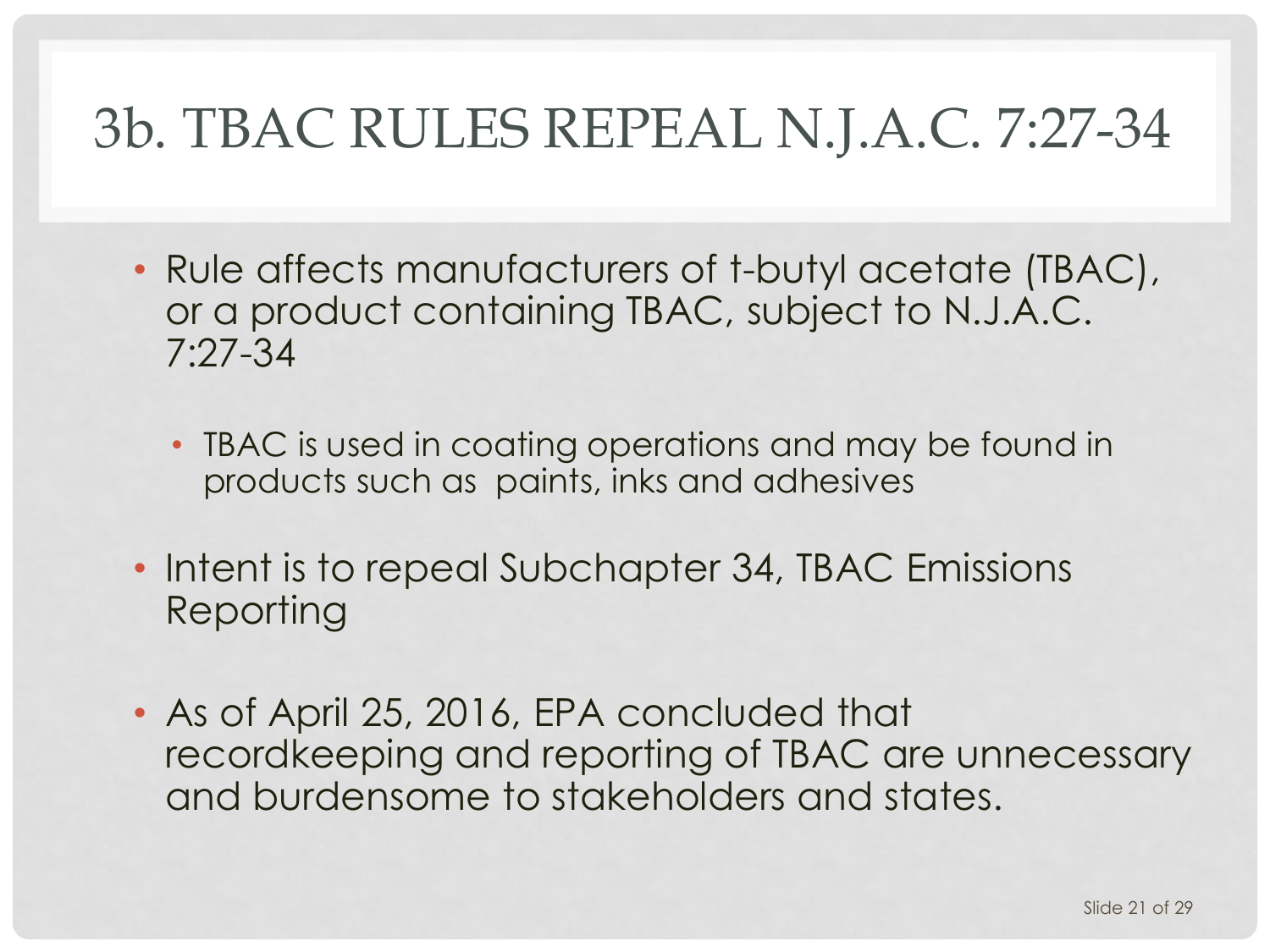### RULE STATUS

• Public Comment Period planned this Summer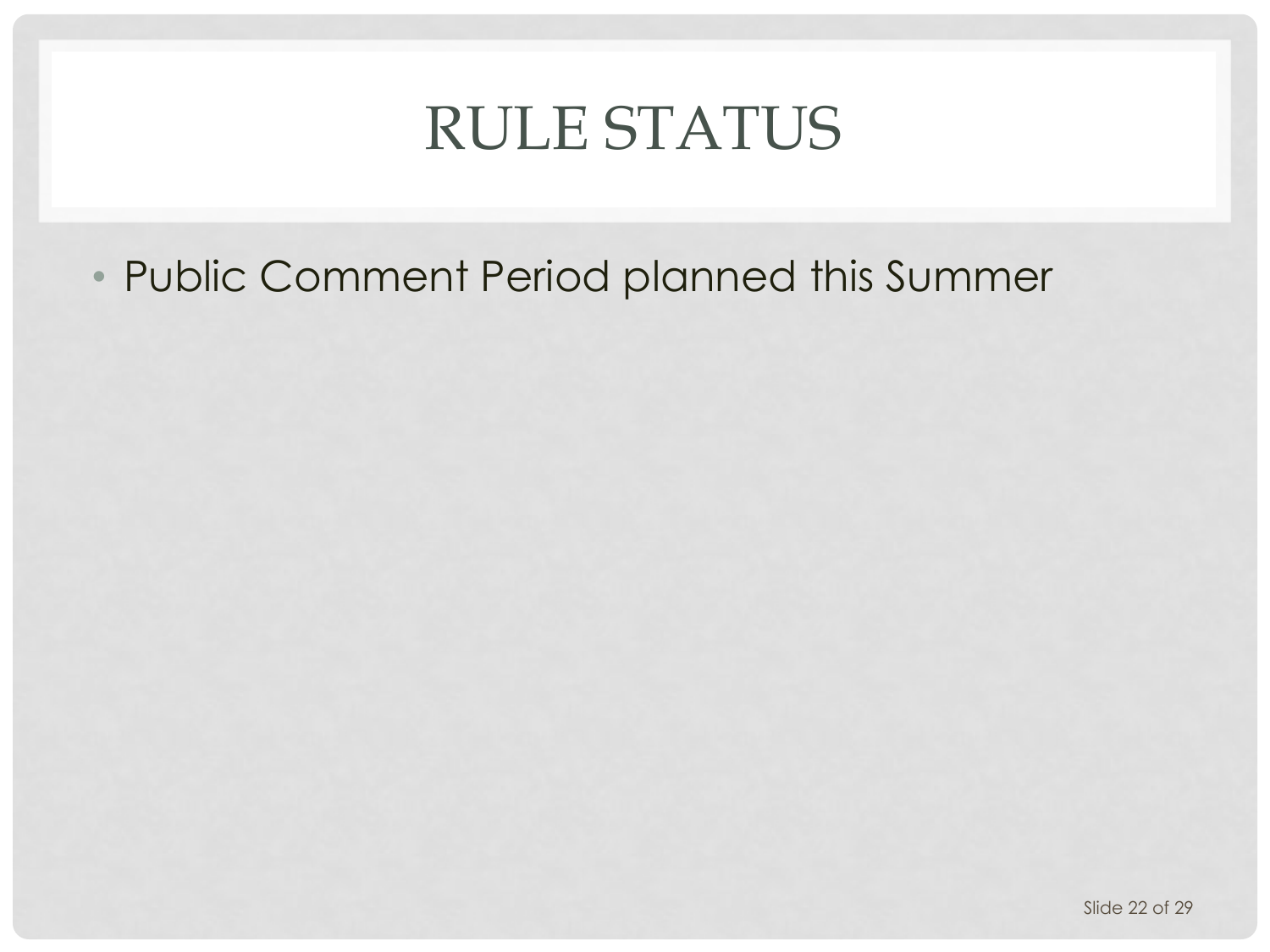# 4. AIR TOXICS AND RESILIENCY RULE

a. Update Air Toxic Thresholds

b. Repeal Outdated Emission Trading Rules

c. Resiliency Measures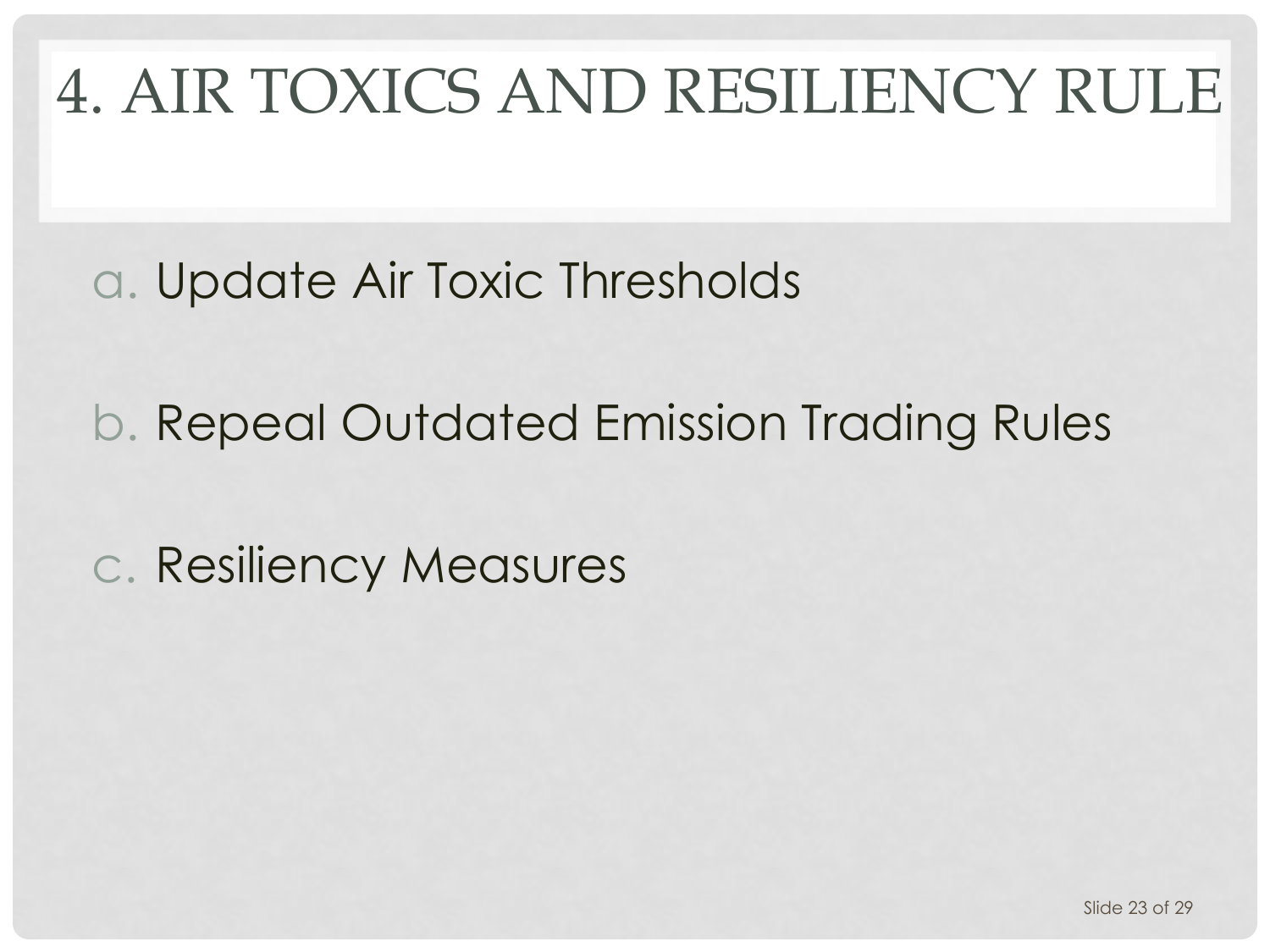#### 4a. HAP REPORTING THRESHOLD – WHY IS AN UPDATE NEEDED?

- 1. Current reporting thresholds are based on 1990s data, and not based on human health impacts.
- 2. New Toxicity Data
- 3. Advances in atmospheric dispersion modeling
- 4. Focus the permitting process on HAP emissions that were significant enough to potentially impact human health and trigger control requirements.

We need to ensure we are using the best available technical information to assess risk from a facility to the surrounding communities.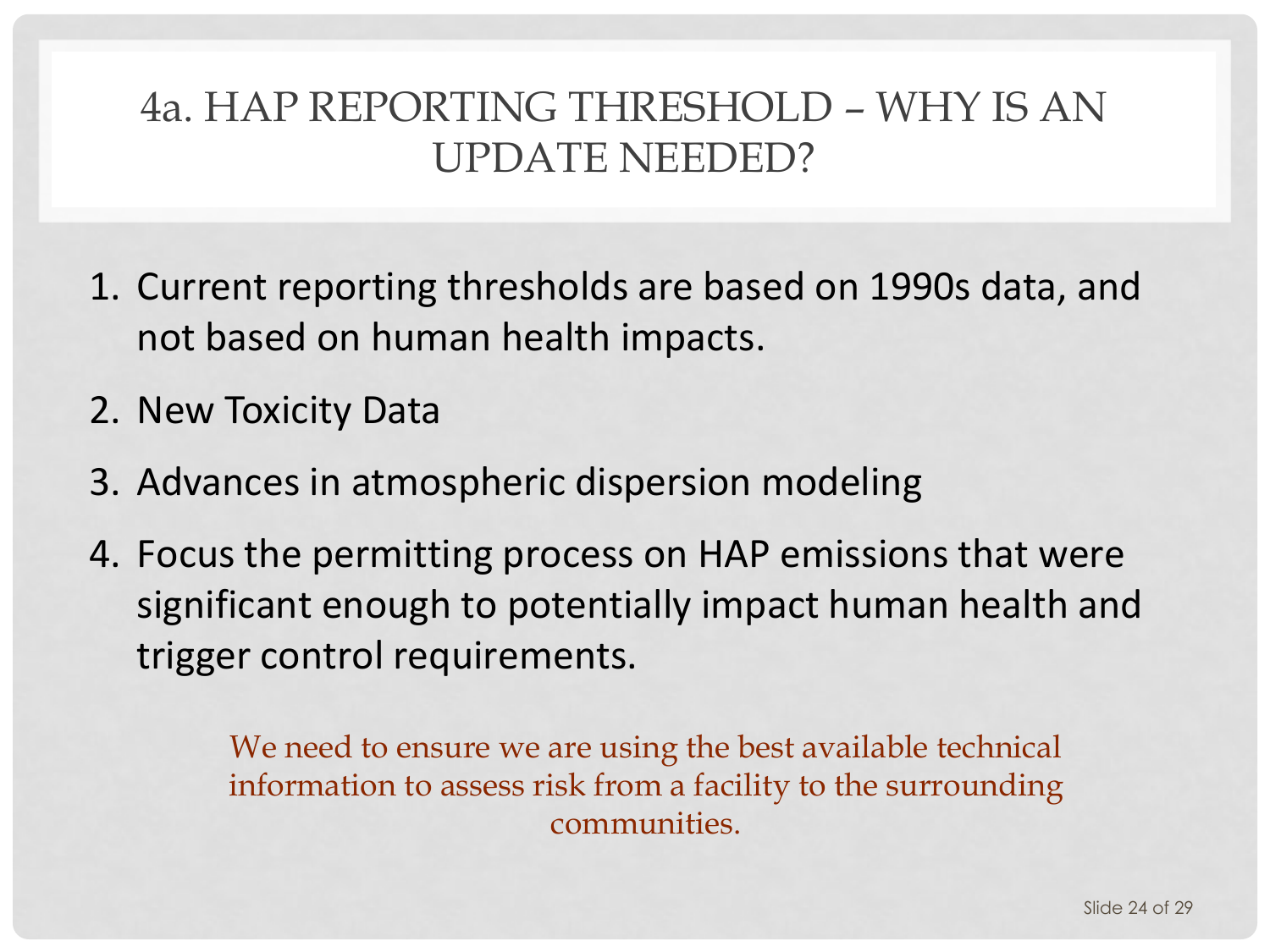#### THE RULE AMENDMENTS WILL:

- 1. Update reporting thresholds based on potential health risks using most current scientific exposure assessment methodologies and health risk factors.
- 2. Consolidate air toxics thresholds into one subchapter; N.J.A.C. 7:27-17 "Control and Prohibition of Air Pollution by Toxic Substances".
- 3. Include health based reporting thresholds for all CAA HAPs in N.J.A.C. 7:27-17.
- 4. Delete redundant or antiquated provisions in N.J.A.C. 7:27-17.
- 5. Revise N.J.A.C. 7:27-8, -21 and -22 to reference N.J.A.C. 7:27-17.

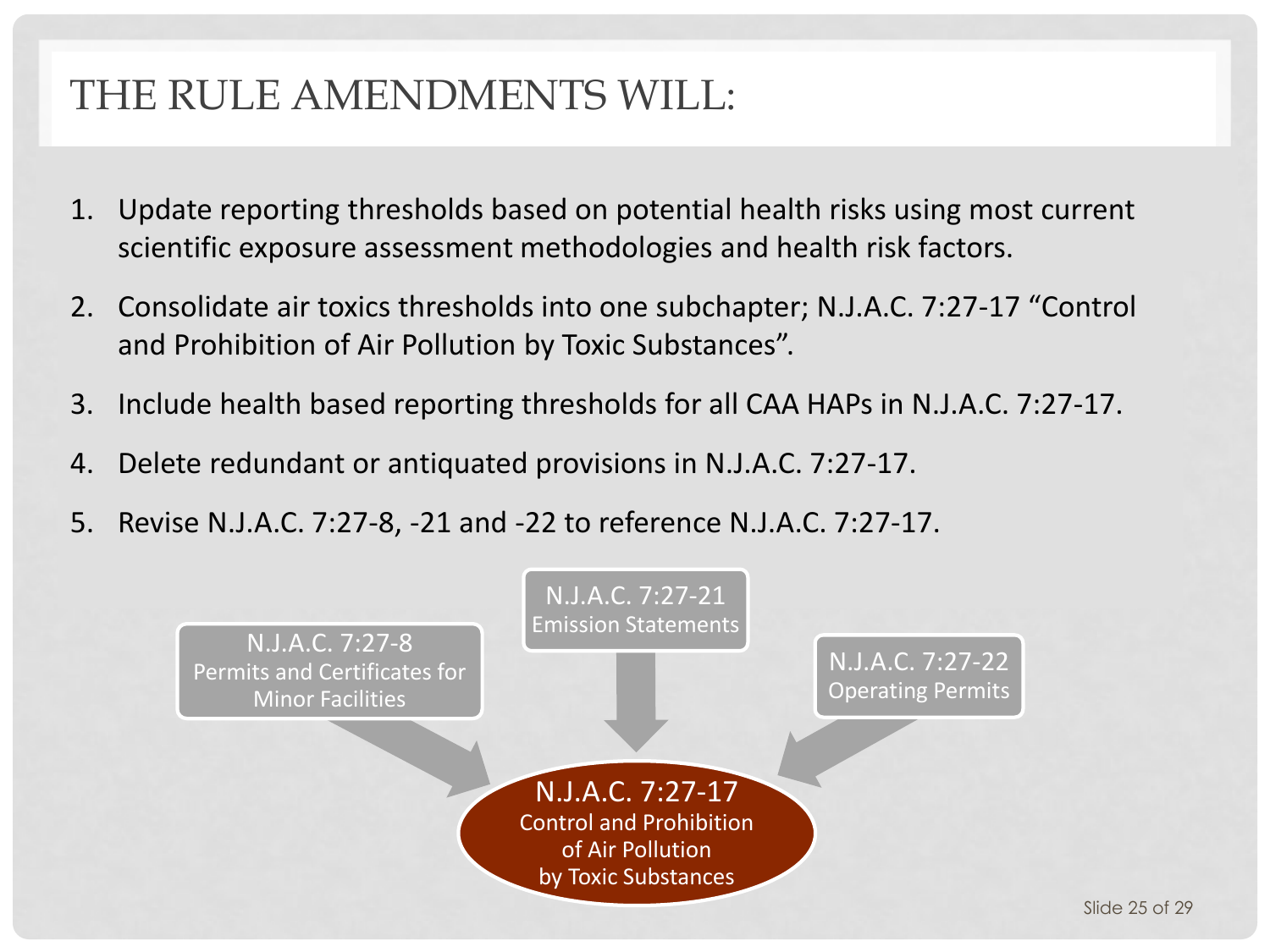### 4b. REASONS FOR TRADING REPEAL

- Clean up Air Rules N.J.A.C. 7:27-30 (CAIR) and N.J.A.C. 7:27-31(NOx Budget)
- Both subchapters are obsolete
	- Dependent on federal regulations/programs that are no longer in existence
	- Remove reporting requirements that are no longer needed
- Does not negatively impact anyone (environment, public, industry, government, etc.)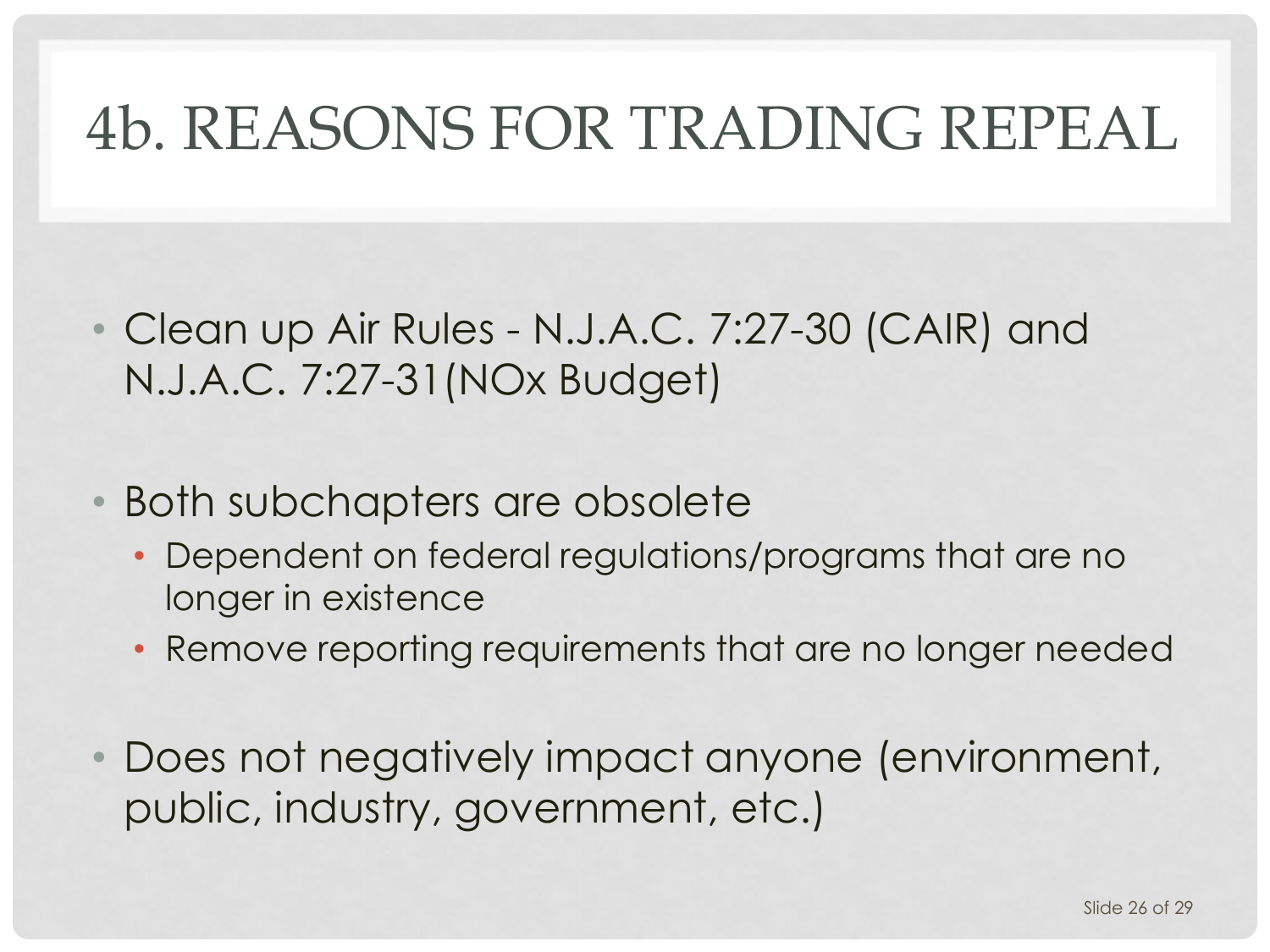### 4c. RESILIENCY MEASURES

Clarifications of Exemptions for: • Emergency Operations

• Temporary Equipment

• Portable Equipment

• Construction, Repair and Maintenance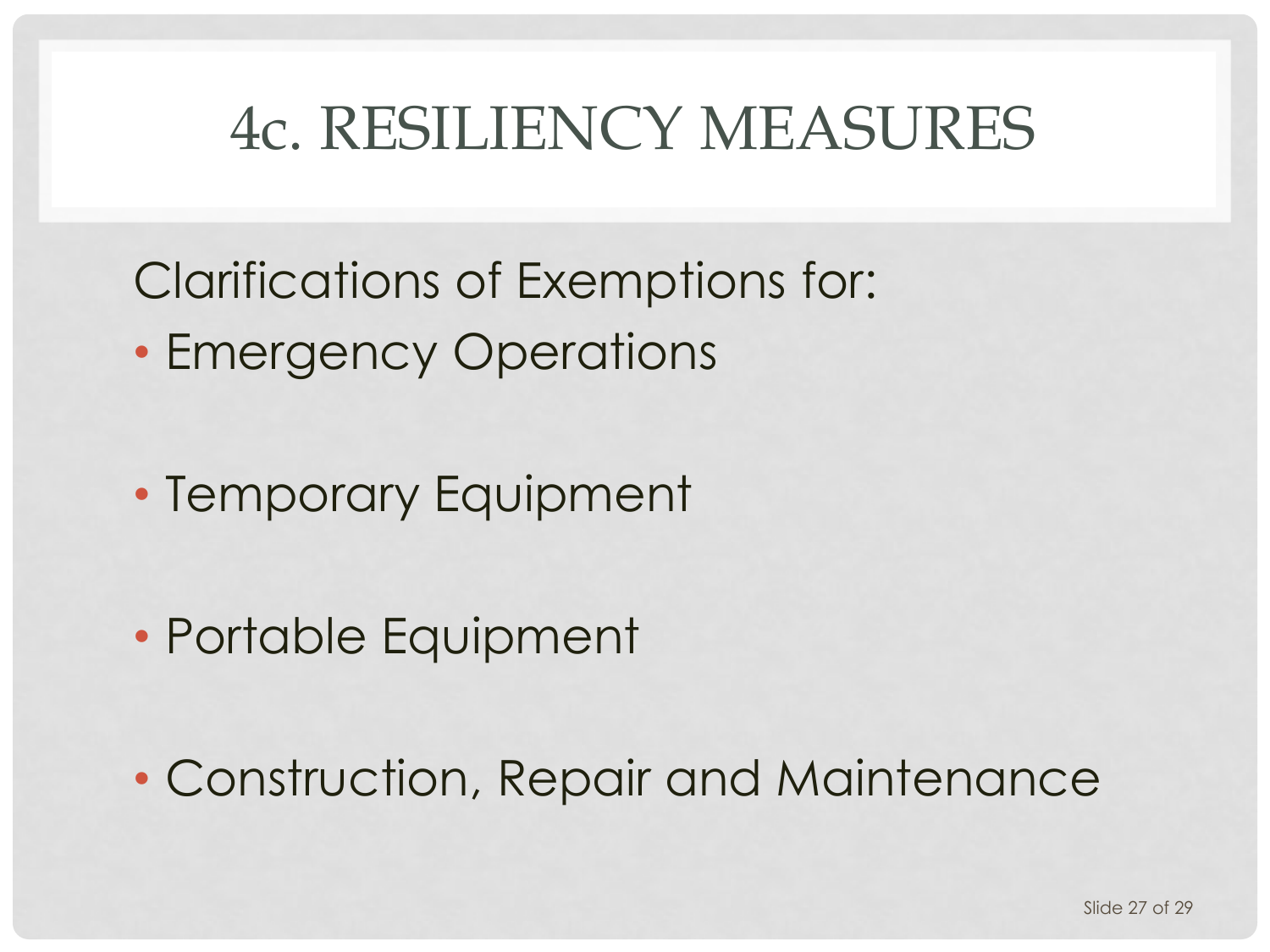### RULE STATUS

#### • Public Comment Period planned this Summer